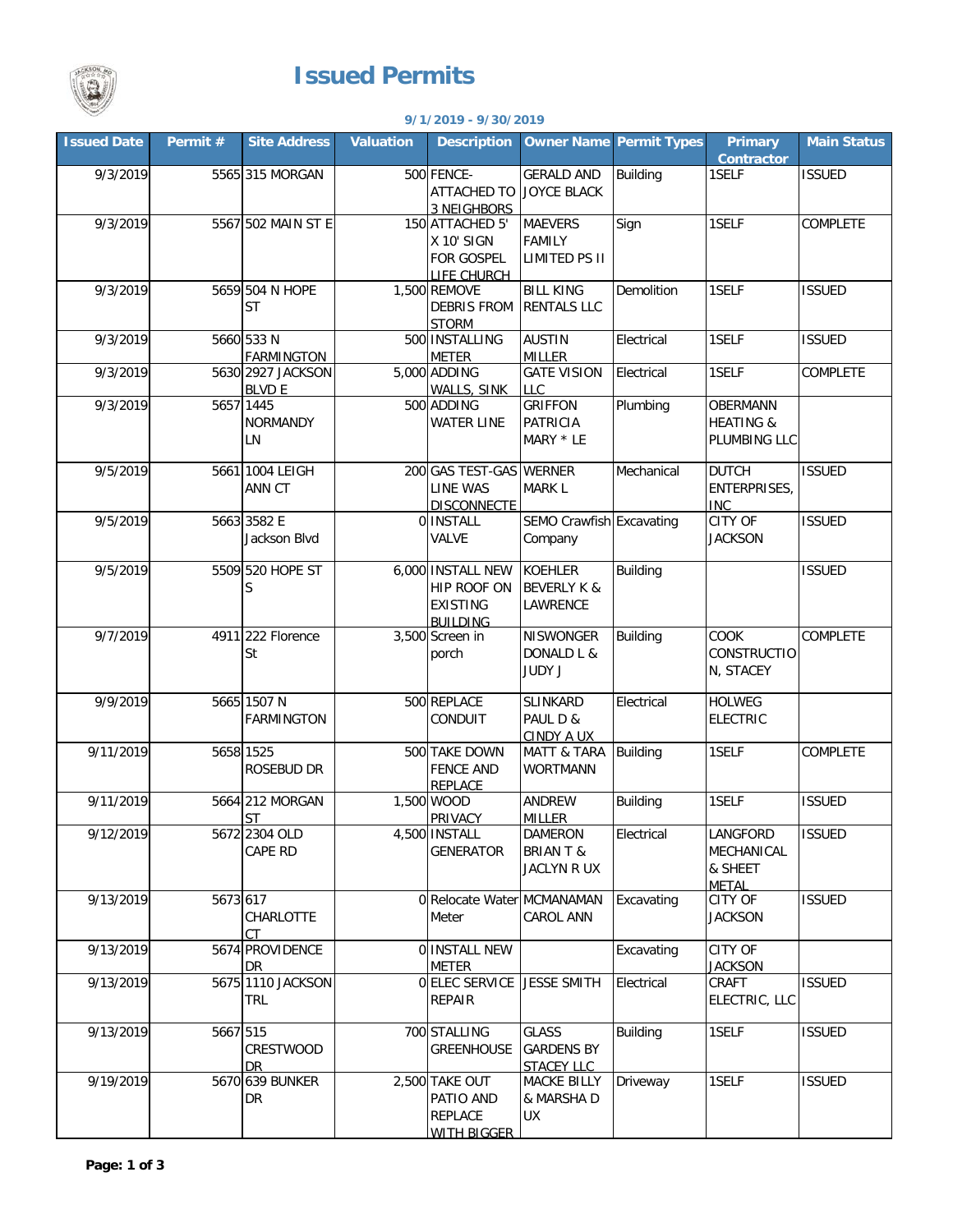| 9/20/2019 | 5668 824 | <b>STRAWBERRY</b><br>LN                      |               | 4,675 STORAGE<br><b>SHED</b>                                                  | <b>BART</b><br><b>ANTHONY</b><br>VANDENEN           | <b>Building</b> | MT PLEASANT<br><b>CUSTOM</b><br>KITCHEN &<br><b>BATHS</b>               | <b>ISSUED</b> |
|-----------|----------|----------------------------------------------|---------------|-------------------------------------------------------------------------------|-----------------------------------------------------|-----------------|-------------------------------------------------------------------------|---------------|
| 9/20/2019 |          | 5685 508 N NEAL ST                           |               | 9,000 REWIRE AND<br><b>SERVICE</b><br><b>UPGRADE</b>                          | DON & DEBBIE Electrical<br><b>HENDRIX</b>           |                 | PAUL'S<br><b>ELECTRIC</b>                                               |               |
| 9/20/2019 |          | 5688 413 WHITE<br>OAK                        |               | 50 PRESSURE<br><b>TEST</b>                                                    | <b>AUSTIN</b><br><b>RENTALS</b>                     | Mechanical      | 1SELF                                                                   | <b>ISSUED</b> |
| 9/23/2019 |          | 5571 575 Deerwood<br>Dr                      |               | 3,695 FENCE                                                                   | <b>GERALD &amp;</b><br><b>ELFIE</b><br>ENGELHART    | <b>Building</b> | <b>BOOTHEEL</b><br><b>FENCE CO</b>                                      | <b>ISSUED</b> |
| 9/23/2019 | 5676 613 | MARYLAND N                                   |               | 3,300 REPLACE<br><b>GRAVEL DRIVE RONALD</b><br><b>WITH</b><br><b>CONCRETE</b> | <b>STRODER</b><br>RICHARD                           | Driveway        | <b>SEYER</b><br>EXCAVATION<br>AND<br><b>CONCRETE</b>                    | <b>ISSUED</b> |
| 9/23/2019 |          | 5677 1744 RIDGE<br>RD                        |               | 11,600 WHITE VINYL<br><b>FENCE</b>                                            | <b>KEVIN &amp;</b><br>DEBRA O'SHEA                  | <b>Building</b> | <b>BOOTHEEL</b><br><b>FENCE CO</b>                                      | <b>ISSUED</b> |
| 9/24/2019 |          | 5679 2090 RIPKEN<br><b>WAY</b>               | 162,740 NEW   | CONSTRUCTIO DEVELOPERS<br>N                                                   | <b>B&amp;R</b><br>LLC                               | <b>Building</b> | OAK CREEK<br>PROPERTIES,<br>LLC / NABORS<br>CONSTRUCTIO<br>N LLC        | <b>ISSUED</b> |
| 9/24/2019 |          | 5680 2014 RIPKEN<br><b>WAY</b>               | 174,440 NEW   | CONSTRUCTIO DEVELOPERS<br>N                                                   | <b>B&amp;R</b><br><b>LLC</b>                        | <b>Building</b> | OAK CREEK<br>PROPERTIES,<br>LLC / NABORS<br>CONSTRUCTIO<br>N LLC        | <b>ISSUED</b> |
| 9/24/2019 |          | 5681 2052 RIPKEN<br><b>WAY</b>               | 154,775 NEW   | CONSTRUCTIO DEVELOPERS<br>N                                                   | <b>B&amp;R</b><br>LLC                               | <b>Building</b> | <b>OAK CREEK</b><br>PROPERTIES,<br>LLC / NABORS<br>CONSTRUCTIO<br>N LLC | <b>ISSUED</b> |
| 9/24/2019 |          | 5693 713 KASTEN                              |               | 16,000 INSTALLING<br><b>GASLINE</b>                                           | <b>KASTEN CLAY</b><br><b>PRODUCTS</b><br><b>INC</b> | Mechanical      | <b>LANGFORD</b><br>MECHANICAL<br>& SHEET<br><b>METAL</b>                | <b>ISSUED</b> |
| 9/24/2019 |          | 5694 524 W<br><b>JEFFERSON</b>               |               | 1,000 DEMO MOBILE BILLY JOE<br><b>HOME</b>                                    | <b>THOMPSON</b>                                     | Demolition      | 1SELF                                                                   | <b>ISSUED</b> |
| 9/25/2019 |          | 5616 525 OLD<br>POPLAR RD                    |               | 137,455 NEW SING<br><b>FAM RES ON</b><br><b>SLAB</b>                          | MASTERCRAFT Building<br>DEVELOPMEN<br>T LLC         |                 | MASTERCRAFT ISSUED<br>DEVELOPMEN<br>T LLC                               |               |
| 9/25/2019 |          | 5617 4019<br><b>MCKENDREE</b><br>CROSSING RD |               | 178,705 NEW SING<br><b>FAM RES</b><br><b>WITH</b><br><b>FINISHED</b>          | MASTERCRAFT Building<br><b>DEVELOPMEN</b><br>T LLC  |                 | MASTERCRAFT ISSUED<br><b>DEVELOPMEN</b><br>T LLC                        |               |
| 9/26/2019 |          | 5586 3151 High St N                          | 228,143 SMALL | <b>ADDITION TO</b><br>THE WEST<br>SIDE OF<br><b>FXISTING</b>                  | PENZEL                                              | <b>Building</b> | PENZEL<br><b>CONSTRUCTIO</b><br>N COMPANY,<br><b>INC</b>                | <b>ISSUED</b> |
| 9/26/2019 |          | 5687 1232 JACKSON<br><b>BLVD W</b>           |               | 3,000 STORAGE<br><b>SHED</b>                                                  | <b>SUZUKI</b><br><b>ARTHUR &amp;</b><br>NAOMI ET UX | <b>Building</b> | A-1 PORTABLE ISSUED<br><b>BUILDINGS</b>                                 |               |
| 9/27/2019 | 5696 607 | <b>MARYLAND N</b>                            |               | 120 REPAIRING<br><b>WEATHER</b><br><b>HEAD</b>                                | <b>Birk</b><br>Enterprises                          | Electrical      | <b>MILLER</b><br>POWER &<br>CONTROL, LLC                                | <b>ISSUED</b> |